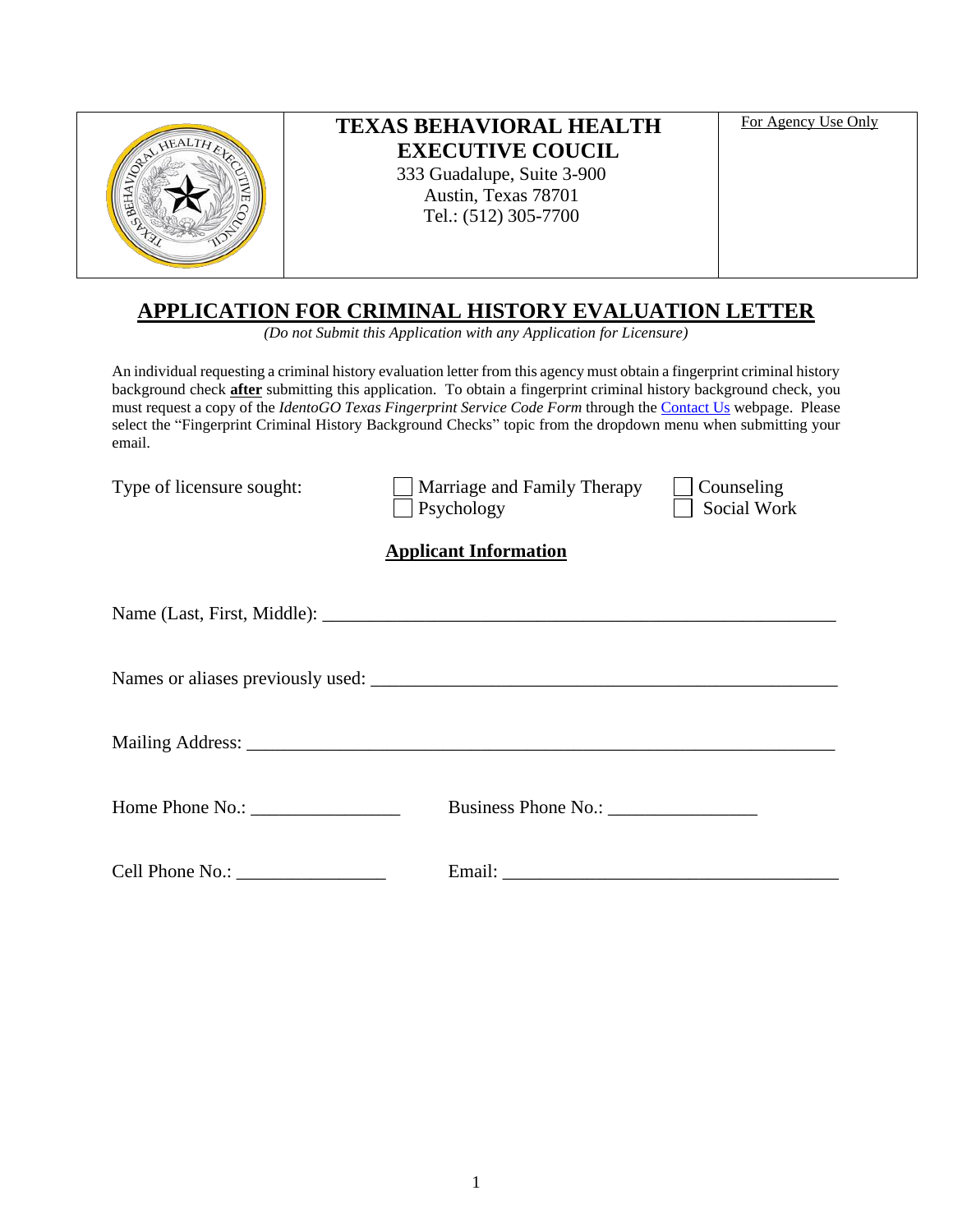## **Unique Identifying Information**

|                                                                                                                                                      | Sex: Male Female Height: ______ ft. ______ inches Weight: ______________________                                                                                                                                                                                                                                                                                                                                                                                                                                                                                                                                                                                                                                                                                                                                                                                           |
|------------------------------------------------------------------------------------------------------------------------------------------------------|----------------------------------------------------------------------------------------------------------------------------------------------------------------------------------------------------------------------------------------------------------------------------------------------------------------------------------------------------------------------------------------------------------------------------------------------------------------------------------------------------------------------------------------------------------------------------------------------------------------------------------------------------------------------------------------------------------------------------------------------------------------------------------------------------------------------------------------------------------------------------|
|                                                                                                                                                      |                                                                                                                                                                                                                                                                                                                                                                                                                                                                                                                                                                                                                                                                                                                                                                                                                                                                            |
| <b>Race/Ethnicity</b> (please check all that apply):                                                                                                 |                                                                                                                                                                                                                                                                                                                                                                                                                                                                                                                                                                                                                                                                                                                                                                                                                                                                            |
| Hispanic or Latino                                                                                                                                   | White                                                                                                                                                                                                                                                                                                                                                                                                                                                                                                                                                                                                                                                                                                                                                                                                                                                                      |
|                                                                                                                                                      | Black or African-American Native Hawaiian or Other Pacific Islander                                                                                                                                                                                                                                                                                                                                                                                                                                                                                                                                                                                                                                                                                                                                                                                                        |
| $\Box$ Asian                                                                                                                                         | American Indian or Alaska Native                                                                                                                                                                                                                                                                                                                                                                                                                                                                                                                                                                                                                                                                                                                                                                                                                                           |
| Other:                                                                                                                                               |                                                                                                                                                                                                                                                                                                                                                                                                                                                                                                                                                                                                                                                                                                                                                                                                                                                                            |
| or other Spanish culture or origin regardless of race.<br>Middle East, or North Africa.<br>groups of Africa.<br>affiliation or community attachment. | Hispanic or Latino - A person of Cuban, Mexican, Puerto Rican, South or Central American,<br>White $-A$ person having origins in any of the original peoples of Europe, the<br>Black or African American $-$ A person having origins in any of the black racial<br>Native Hawaiian or Other Pacific Islander - A person having origins in any of<br>the peoples of Hawaii, Guam, Samoa, or other Pacific Islands.<br>$Asian - A person having origins in any of the original peoples of the Far East,$<br>Southeast Asia, or the Indian Subcontinent, including, for example, Cambodia, China, India,<br>Japan, Korea, Malaysia, Pakistan, the Philippine Islands, Thailand, and Vietnam.<br>American Indian or Alaska Native $-A$ person having origins in any of the original<br>peoples of North and South America (including Central America), and who maintain tribal |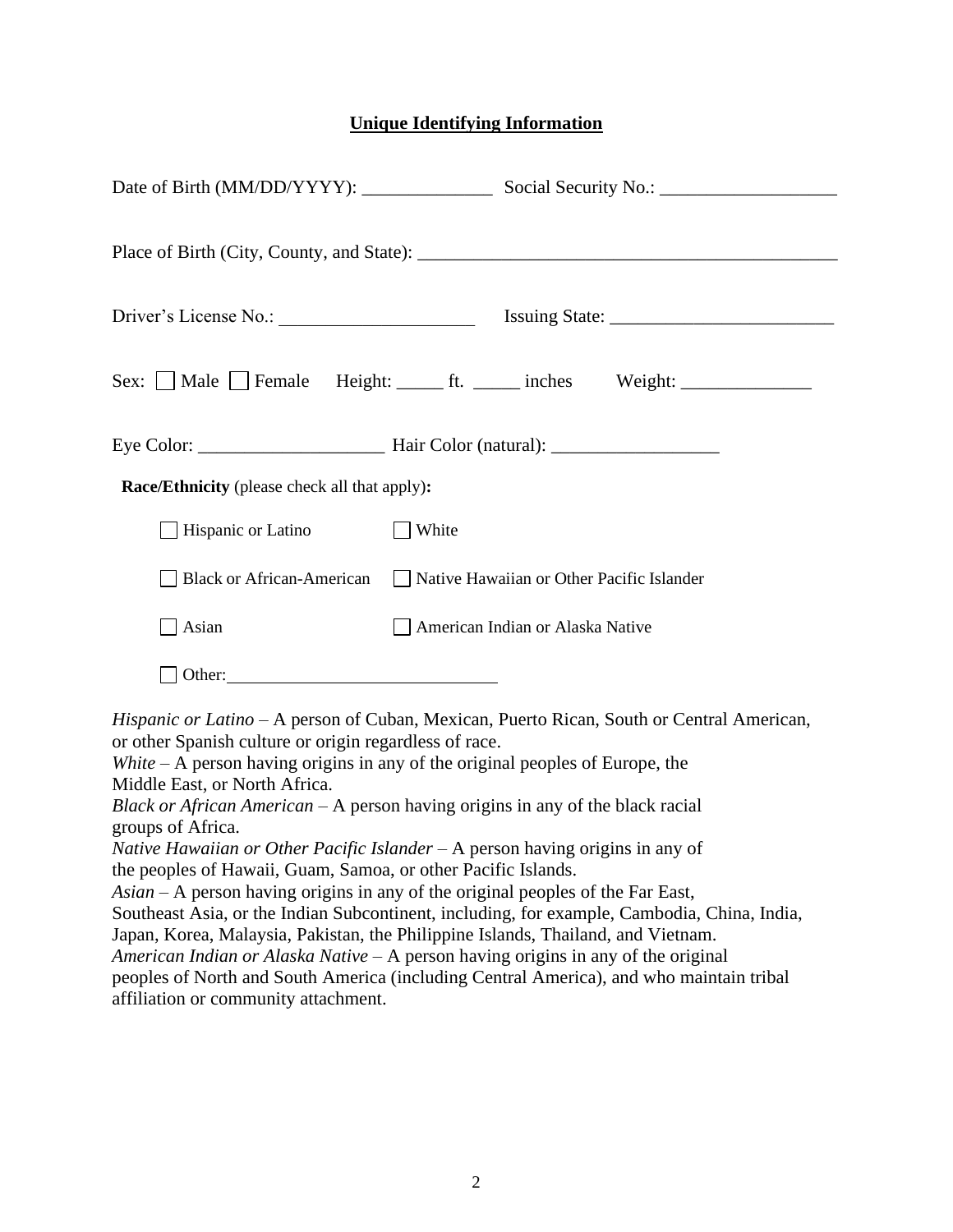## **Chapter 53 of the Occupations Code**

Pursuant to Section 53.022 of the Occupations Code, the Council must consider the following factors when determining whether a criminal conviction directly relates to the duties and responsibilities of a licensed occupation:

- 1. the nature and seriousness of the crime;
- 2. the relationship of the crime to the purposes for requiring a license to engage in the occupation;
- 3. the extent to which a license might offer an opportunity to engage in further criminal activity of the same type as that in which the person previously had been involved;
- 4. the relationship of the crime to the ability or capacity required to perform the duties and discharge the responsibilities of the licensed occupation; and
- 5. any correlation between the elements of the crime and the duties and responsibilities of a licensed occupation.

Pursuant to Tex. Occ. Code Ann. §53.023, if the Council determines that a criminal conviction directly relates to the duties and responsibilities of a licensed occupation, the Council must consider the following factors when determining whether to suspend or revoke a license, disqualify a person from receiving a license, or deny a person the opportunity to take a licensing examination:

- 1. the extent and nature of the person's past criminal activity;
- 2. the age of the person when the crime was committed;
- 3. the amount of time that has elapsed since the person's last criminal activity;
- 4. the conduct and work activity of the person before and after the criminal activity;
- 5. evidence of the person's rehabilitation or rehabilitative effort while incarcerated or after release;
- 6. evidence of the person's compliance with any conditions of community supervision, parole, or mandatory supervision; and
- 7. other evidence of the person's fitness, including letters of recommendation.

Applicants are strongly encouraged to provide documentation and/or explanations concerning all of the foregoing factors. Any documentation or explanations received will be considered by the Council when reviewing an application.

Pursuant to Section 53.023(b), applicants have the responsibility, to the extent possible, to obtain and provide this agency with the letters of recommendations referenced in no. 7 above. At the very least applicants should provide three letters of recommendation from individuals familiar with the applicant (e.g., pastor, school teachers, professors, co-workers, employers, supervisors). The letters of recommendation should speak to the applicant's veracity, work ethic, charitable and volunteer efforts in his/her community, and the writer's overall assessment of his/her opinion as to why the applicant would make positive contributions to society as a mental health care provider. If an applicant is unable to obtain letters of recommendation, the applicant must provide a written explanation for why he/she was unable to do so, along with a description of his/her efforts to acquire the letters.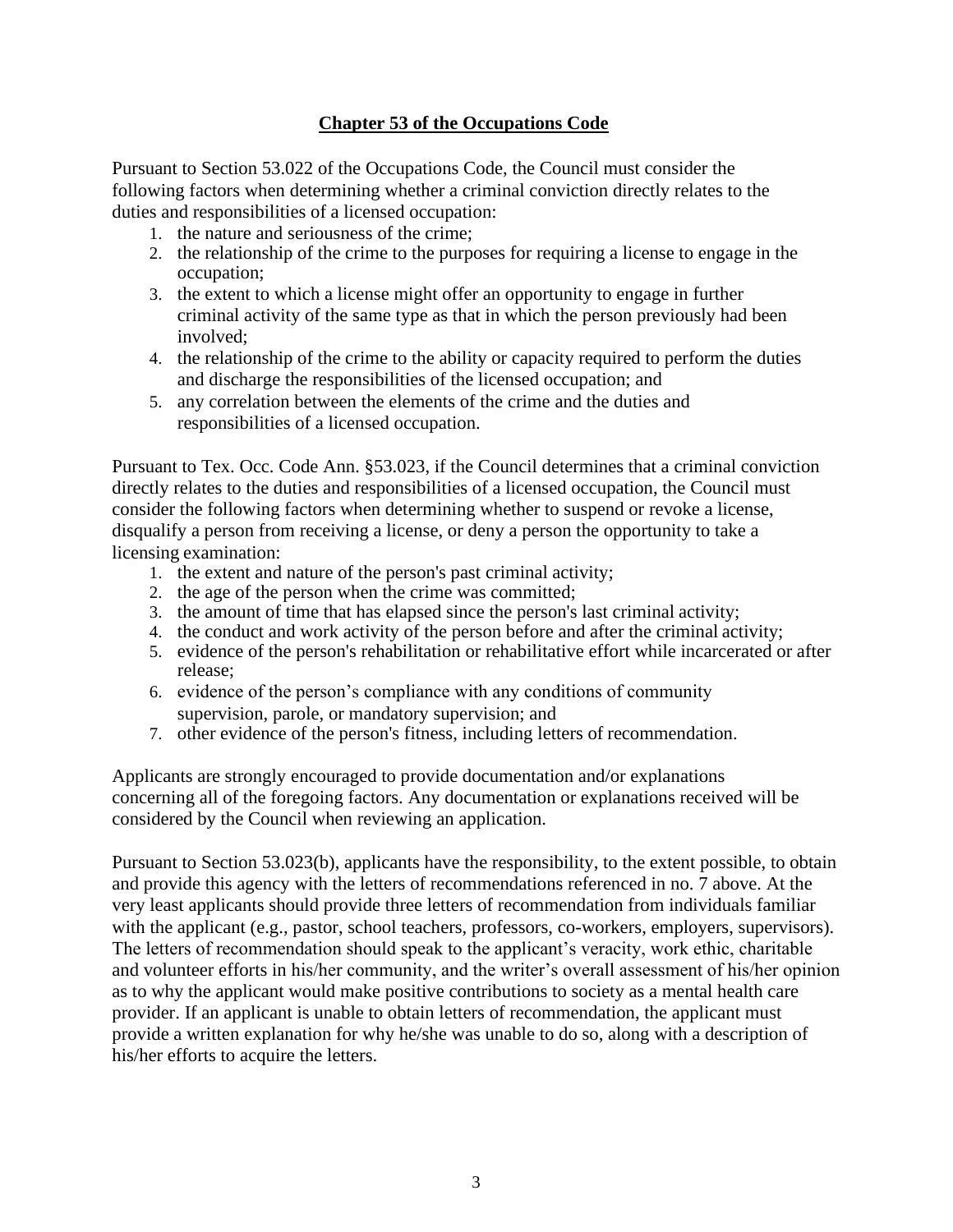#### **Description of Criminal Offenses Resulting in a Final Disposition**

Applicants must provide certified copies of all court documents concerning their criminal history listed below<sup>1</sup>, unless otherwise directed by agency staff.

Court documents submitted with this application should include the charging instrument (e.g. information and complaint, indictment), judgment, order of deferred adjudication or other dispositive order, any agreements concerning deferred disposition (e.g. pre-trial diversion, pocket probation), and a copy of the terms and conditions of any probation or community supervision ordered.

| Example:                               | $\boxtimes$ Felony | $\Box$ Misdemeanor                                |
|----------------------------------------|--------------------|---------------------------------------------------|
|                                        |                    | Level of Offense: State Jail Felony               |
|                                        |                    | Offense: Possession of a Controlled Substance     |
|                                        |                    | State where offense occurred: Texas               |
|                                        |                    | Final Disposition: 5 years deferred adjudication  |
|                                        |                    | Sentence Date (MM/DD/YYYY): 04/04/1996            |
|                                        |                    | Sentence Completion Date (MM/DD/YYYY): 04/03/2001 |
| Felony<br>  Misdemeanor                |                    |                                                   |
|                                        |                    |                                                   |
|                                        |                    |                                                   |
|                                        |                    |                                                   |
|                                        |                    |                                                   |
|                                        |                    |                                                   |
| Sentence Completion Date (MM/DD/YYYY): |                    |                                                   |

<sup>&</sup>lt;sup>1</sup> Please do not disclose any charge or offense which has been expunged, or which is subject to an order of nondisclosure. If you are unsure whether a charge has been expunged or is subject to an order of non-disclosure, you should consult with an attorney before completing this application. Failure to disclose a charge or offense which has not been expunged and is not subject to an order of non-disclosure will be treated as a failure to cooperate with the Council's investigation.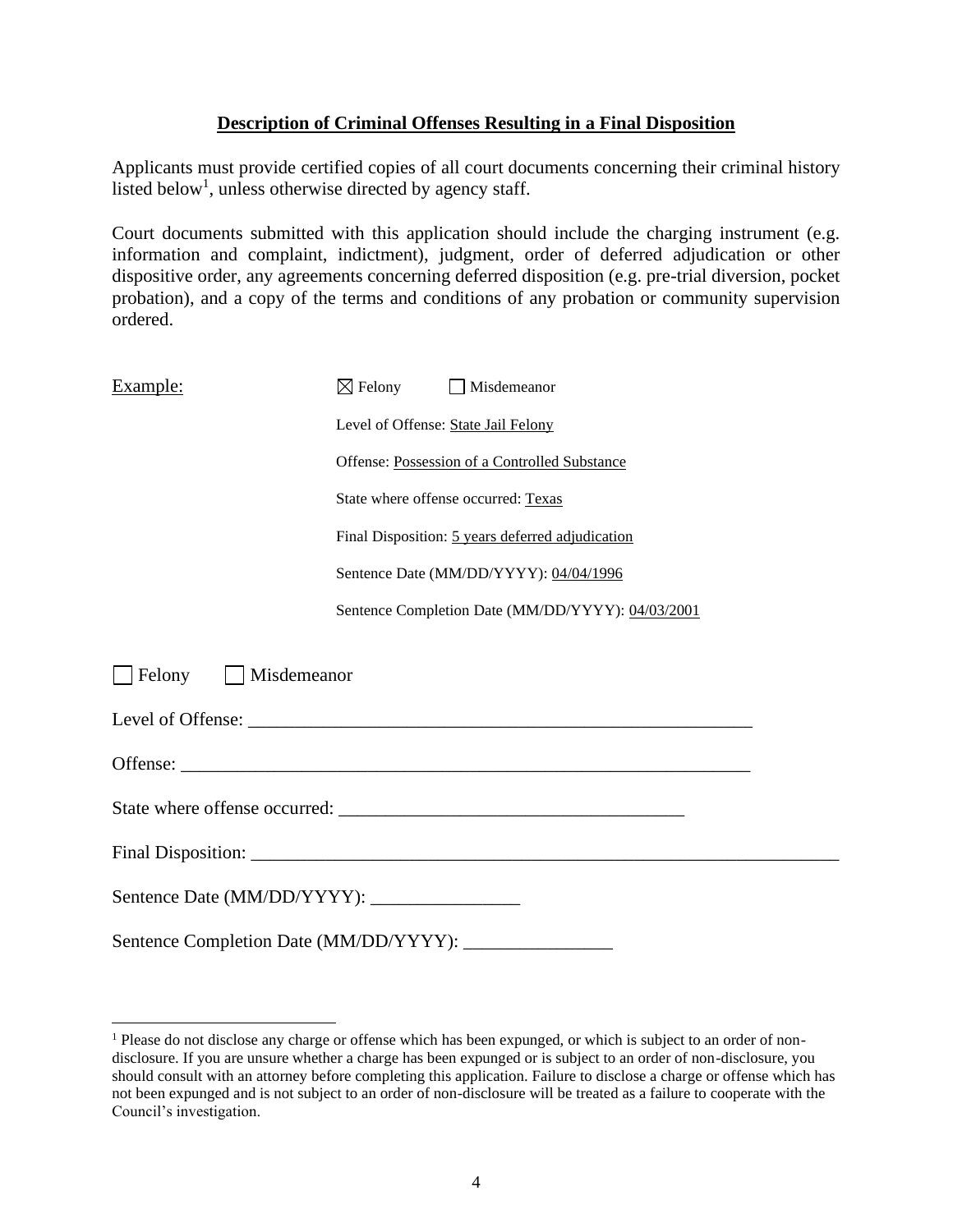| Sentence Completion Date (MM/DD/YYYY): ________________<br>Felony Misdemeanor<br>Felony Misdemeanor | Felony Misdemeanor |
|-----------------------------------------------------------------------------------------------------|--------------------|
|                                                                                                     |                    |
|                                                                                                     |                    |
|                                                                                                     |                    |
|                                                                                                     |                    |
|                                                                                                     |                    |
|                                                                                                     |                    |
|                                                                                                     |                    |
|                                                                                                     |                    |
|                                                                                                     |                    |
|                                                                                                     |                    |
|                                                                                                     |                    |
|                                                                                                     |                    |
|                                                                                                     |                    |
|                                                                                                     |                    |
|                                                                                                     |                    |
|                                                                                                     |                    |
|                                                                                                     |                    |
|                                                                                                     |                    |
|                                                                                                     |                    |
|                                                                                                     |                    |

*Please attach additional sheets as necessary.*